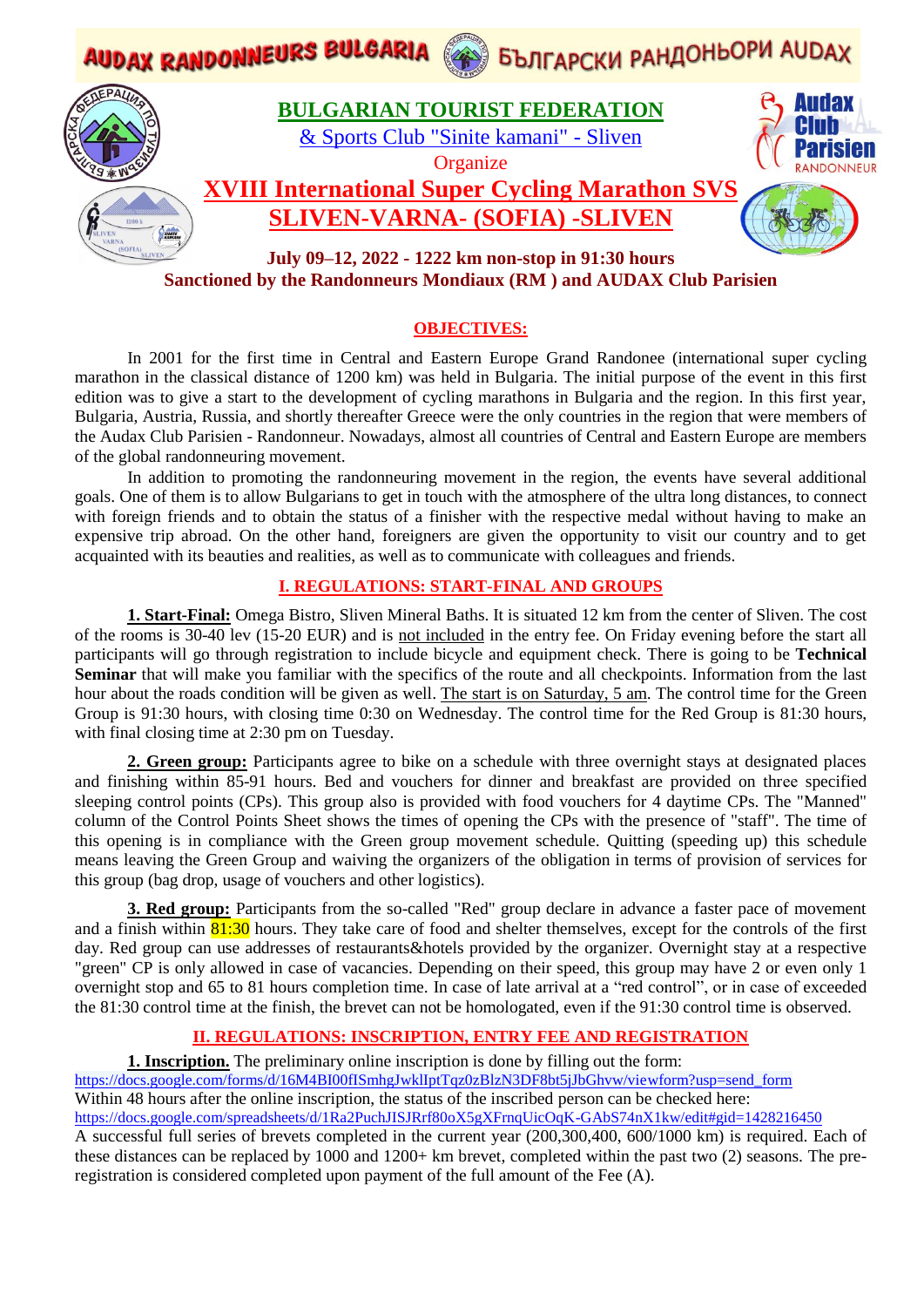**AUDAX RANDONNEURS BULGARIA** 

**2a. Basic entry fee (A) for both groups** is **70 Euro (139 BGN)** This fee includes: (1) control car on the route; (2) stationary controllers on the 3 sleeping CPs; (3) start package; (4) paper route description; (5) GPS tracks; (6) SVS Cup or Plate after finish; (7) LRM homologation and medal; (8) hotel booking at the start/final; (9) video and/or photos. The Basic **Fee (A)** does not include overnight stays on the route, vouchers for food of the daily controls and bag-drop, included in **Fee (B).** The basic entry fee does not include SVS garment as well, which is ordered additionally.

- **Discounts: 20%** for clubs regular members of Bulgarian Tourist Federation (BFT) having sports license **or 10%** for clubs - regular members of Bulgarian Tourist Federation (BFT) w/o sports license
	- **+ 10%** for successful finishers of **all distances of current year's Brevet Week** (BWN). Discounts accumulate, ie. the maximum is 30% (BFT club with license + Brevet week) Discounts apply only when paying the Fee  $(A)$  until 12.06. (Shipka 300 + 200).
- **Increment:** 20% (or 14 EUR / 28 BGN) for every 10 newly inscribed riders in the green group after the 10<sup>th</sup> one (i.e. 84 EUR / 167 BGN for riders 11-20, 98 EUR / 195 BGN for riders 21-30, and so on). So there is no limit on the number of participants, but only increment of the basic Fee (A). Any fee differences due to a withdrawn entry fee will be regulated at registration before the start, and already paid amounts will be adjusted.

**2b. Additional fee (B) for the "green" group: 63 EUR / 124 BGN.** This is the amount that will be received back in the form of accommodation and food during the event. The amount does not depend on the number of participants and the time of payment. Includes the full price of the 3 night stays, as well as vouchers for dinner and breakfast for BGN 8 (5+3) at the 3 "sleeping" controls, plus BGN 5 vouchers for lunch at 4 day CPs, as well as transportation of one and the same baggage to each "sleeping" CP. Bag drop occurs only at the predetermined 3 overnight CPs. The food voucher shall be given to the waiter at the respective CP facility, and riders pay for the consumption over its value only. The voucher can be used only after the "manned" opening of the CP (the green column of the Sheet).

In the general case, full payment for the green group is  $133$  ( $70+63$ ) **EUR**  $/$  **263 BGN** ( $139+124$ ).

### **Deadlines for payment:**

- June 5, 2022 payment of ordered SVS garment + 50% of the basic fee (A)
- June 12, 2022 payment of 100% of the basic fee (A) in order to apply for 10/20/30% discounts
- July 8, 2022 payment of the rest of the basic fee  $(A)$  + the additional fee  $(B)$

#### **Method of payment:**

Bank transfer: IBAN BG32RZBB91554491561507, Holder: Lazar Vladislavov - Raiffeisenbank Sliven

PayPal: lazar.v@mbox.contact.bg. Reason for translation: SVS + name of the participant.

When paying by courier, by bank transfer or via PayPal, the sender bears all the costs of the transfer. The final fee is calculated and paid in cash at the registration.

# **D. Refund of the entry fee in case of non-participation:**

- Initiated by the organizer (e.g. cancellation): 100% of the fee will be refunded.
- Initiated by a participant and requested before June 12: 75% of Fee (A), 100% of Fee (B),
- Initiated by a participant and requested after June 12: 50% of Fee (A), 80% of Fee (B),
- Initiated by a participant after the start: 0% of the fee, 80% of the non used vouchers,
- Force majeure: will be deducted  $\epsilon$  10 from the refunded fees.

Refund will occur after approval of the SVS financial statement by BFT BD, but not later than Oct. 31<sup>st</sup>.

# **II. REGISTRATION AND THE RIDE**

**1. Registration of participants.** Includes payment of entry fees, signing entry forms, bike check, Technical Seminar and colleting bags for the bag drop. Registration is held on the evening before the start - Friday, at the place of start-finish. Bicycles must be functional and equipped with high-quality headlight and tail lights. A double headlamp system is required, as well as two solidly mounted red tail lights. Preliminary information on the planned lighting systems is required in the entry form. Wearing helmets is mandatory for events from the calendar of the Bulgarian Federation of Tourism. Reflective vests and use of lights are absolutely required at night: from 1 hour before sunset to 1 hour after sunrise, and under low visibility conditions - fog, rain, dense clouds, tunnels, etc.

# **2. The Ride.**

**1-** The rules according to Audax Club Parisien (ACP) and the Regulations on organization of brevets developed by BFT apply. ACP Rules, Article 12: "... These brevets are not races, and no classification is made." Article 5: "Each participant is considered to be on an individual journey ...

Each rider participates at their own risk and assumes responsibility by filling out a waiver!